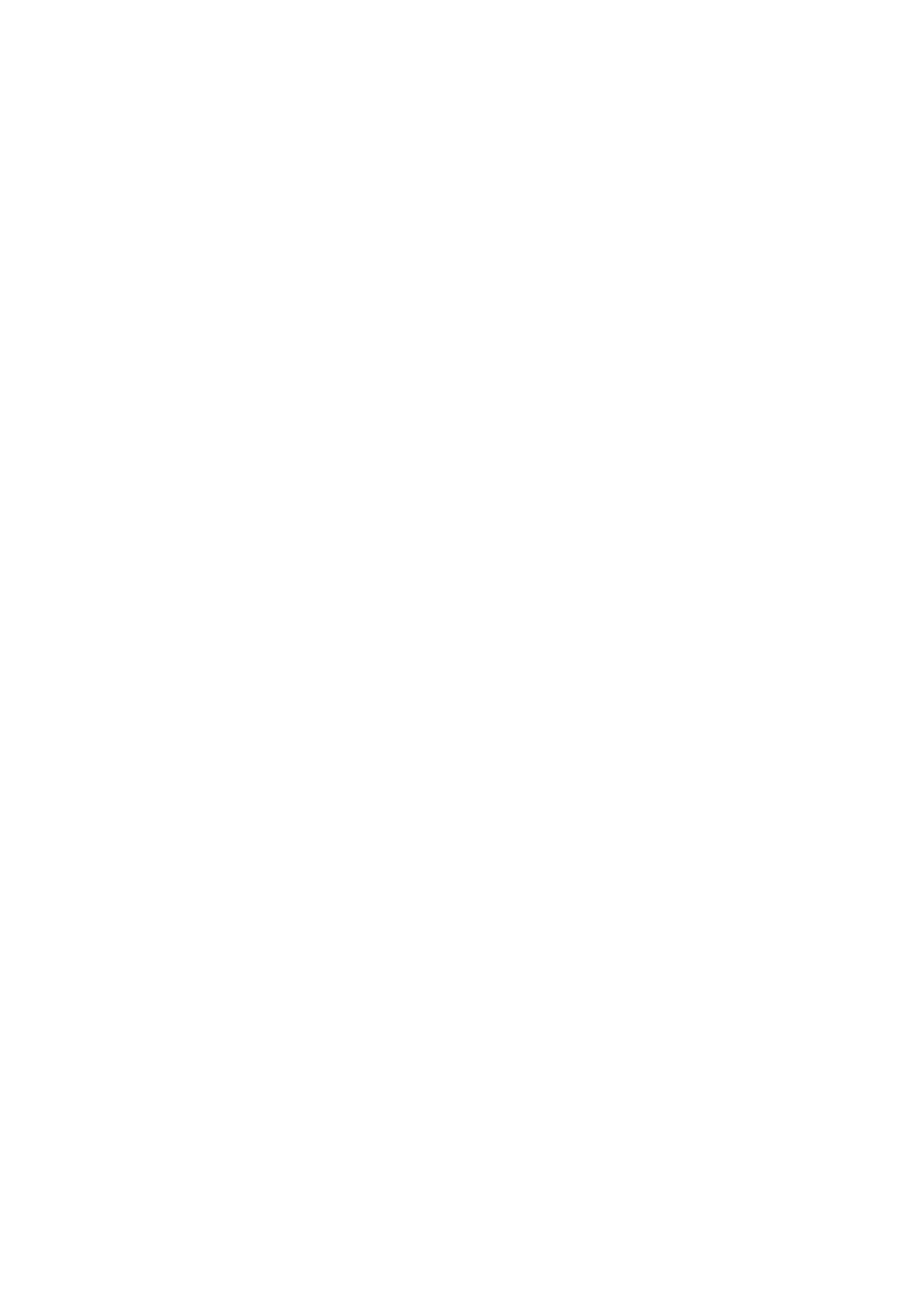

# **CONTENTS**

| $\overline{2}$ |
|----------------|
|                |
|                |
|                |
| 11             |
|                |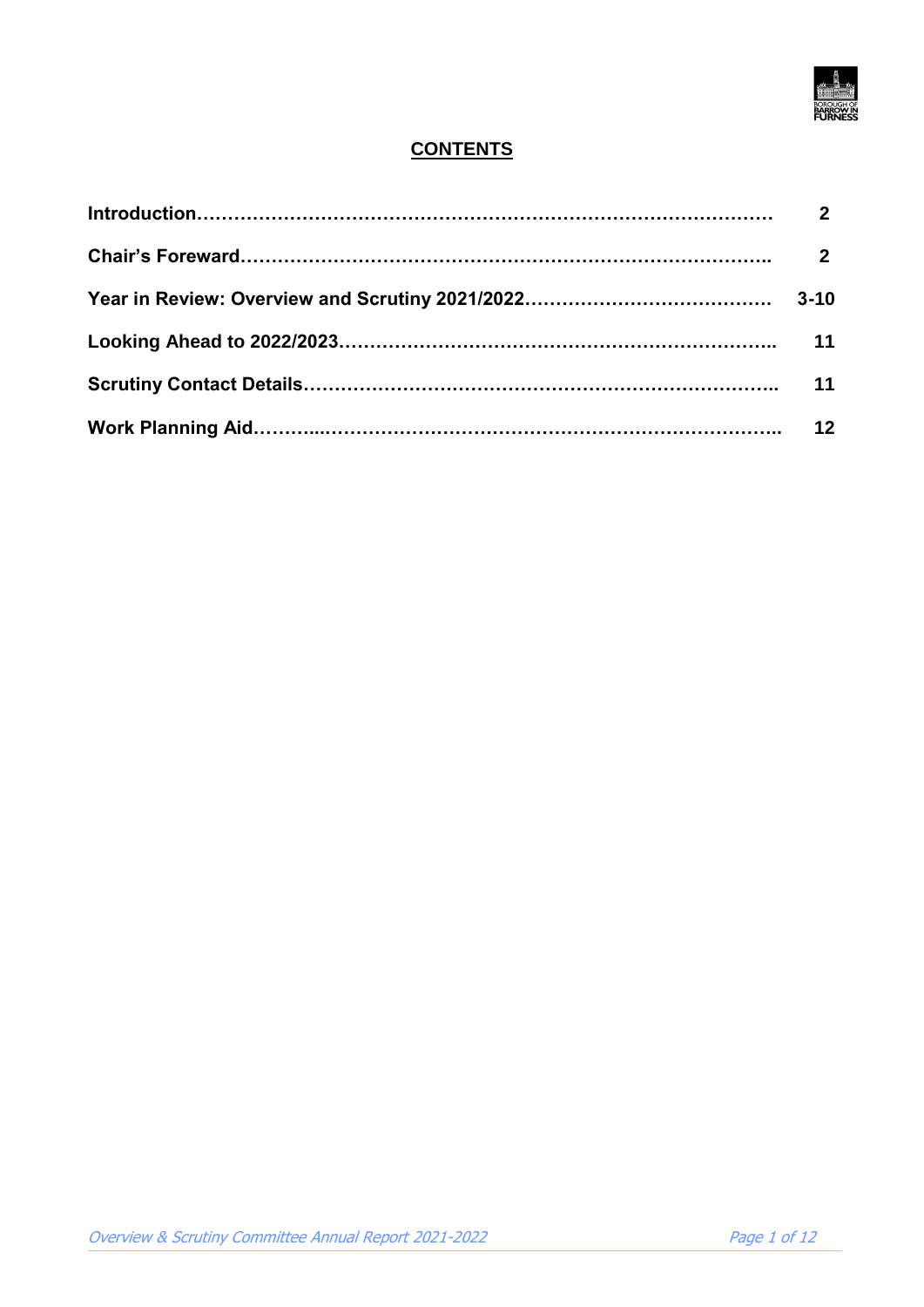

# **Introduction**

Welcome to the Overview and Scrutiny Committee Annual Report for Barrow Borough Council. The report sets out the work of the Overview and Scrutiny Committee between May 2021 and April 2022.

The Council has one Overview and Scrutiny Committee with the remit to investigate, scrutinise, monitor, oversee and comment on service delivery mechanisms, policy implementation, or any other issue affecting the Borough or its residents, provided that they have previously been considered by either the Executive Committee or Council.

The Overview and Scrutiny Committee has the power to review or scrutinise decisions made, or actions taken, in accordance with the discharge of any of the Council's functions. It also has the power to make recommendations to the Council or Executive Committee, and to consider any matters which affect the Council's area or its communities. The Committee also plays an important role in policy development and review and by providing input during the early stages of policy development, the Overview and Scrutiny Committee can add real value before a final decision is made.

Overview and Scrutiny is a key tool for promoting the best interests and wellbeing of the area and seeks to ensure that local people receive high quality services that meet their needs. The Overview and Scrutiny Committee does this by acting as a 'critical friend' to the Executive Committee, holding it to account and providing challenge where necessary.

# **Chair's Foreward**

I would like to take this opportunity to thank all Members of the Overview and Scrutiny Committee for their outstanding contribution to our Council's aims, plans and goals over the last 12 months. Notwithstanding the Covid 19 pandemic and the huge workload each of you have had in your normal daily activities for our community is commendable.

The Overview & Scrutiny Committee is a non-political Member led group (rightly so) which has developed into a cohesive forum with the sole aim of working together to support, challenge and maximise the effectiveness of the Council, to listen to our partners but more importantly to listen to our residents.

We have addressed a number of issues, some of which have been very emotive, these have been progressed (most to conclusion) with sensitivity by the agreed and established Chairs and their groups.

Overview & Scrutiny is a fundamental Committee tasked with ensuring that we are all (Members and Officers) held accountable for our actions and that full trust can be assured to our Borough from all of us.

We have made great progress over the last 12 months and it is my sincere wish that this continues in the same vein going forward. Once again thank you for your support and commitment to our community and to myself as Chair.

Cllr Martin McLeavy – Chair of the Overview and Scrutiny Committee.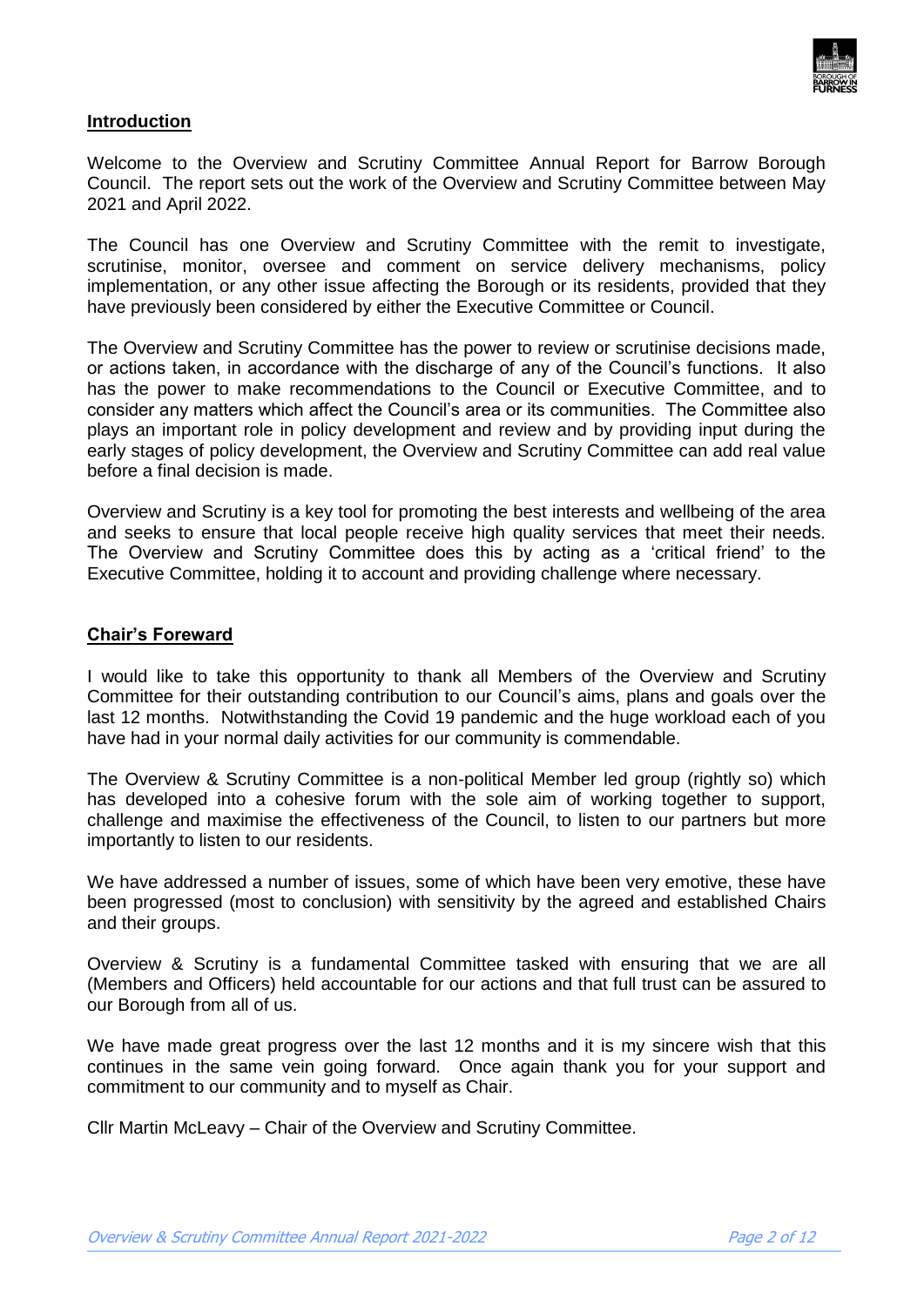

# **Year in Review: Overview and Scrutiny 2021/2022**

Between May 2021 and April 2022 the Overview and Scrutiny Committee had met eight times. Membership of the Committee was Councillors:-

- □ Martin McLeavy (Chair);
- □ Frank Cassidy (Vice Chair);
- Derek Gawne:
- Allison Johnston;
- □ Wendy McClure;
- William McEwan;
- **Beverly Morgan;**
- □ Hayley Preston;
- □ Steve Robson:
- □ Colin Thomson:
- Ann Thomson; and
- □ Roy Worthington.

The Work Programme for 2021/2022 had been agreed by the Committee at their meetings on 3<sup>rd</sup> June and 8<sup>th</sup> July, 2021 as follows:-

- □ Flooding on Walney Promenade;
- Discretionary Housing Payments;
- □ Tenancy of Piel Island; and
- Memorial Benches

An additional item for consideration was agreed at the Overview & Scrutiny Committee on 3rd February, 2022 which involved looking into ongoing issues in the Crellin Street vicinity emanating from food takeaway delivery services.

#### Paused Reviews

The review into Street Cleanliness had been paused throughout 2020/2021 and had not yet resumed. The review had been paused whilst discussions had been ongoing between Council Officers and FCC Environment.

# Ongoing Reviews

The following reviews from 2020/2021 had been ongoing and had been carried forward into 2021/2022:-

- Membership of Outside Bodies; and
- □ Impact of Covid-19 going Forward.

Further details of each of the reviews are provided overleaf:-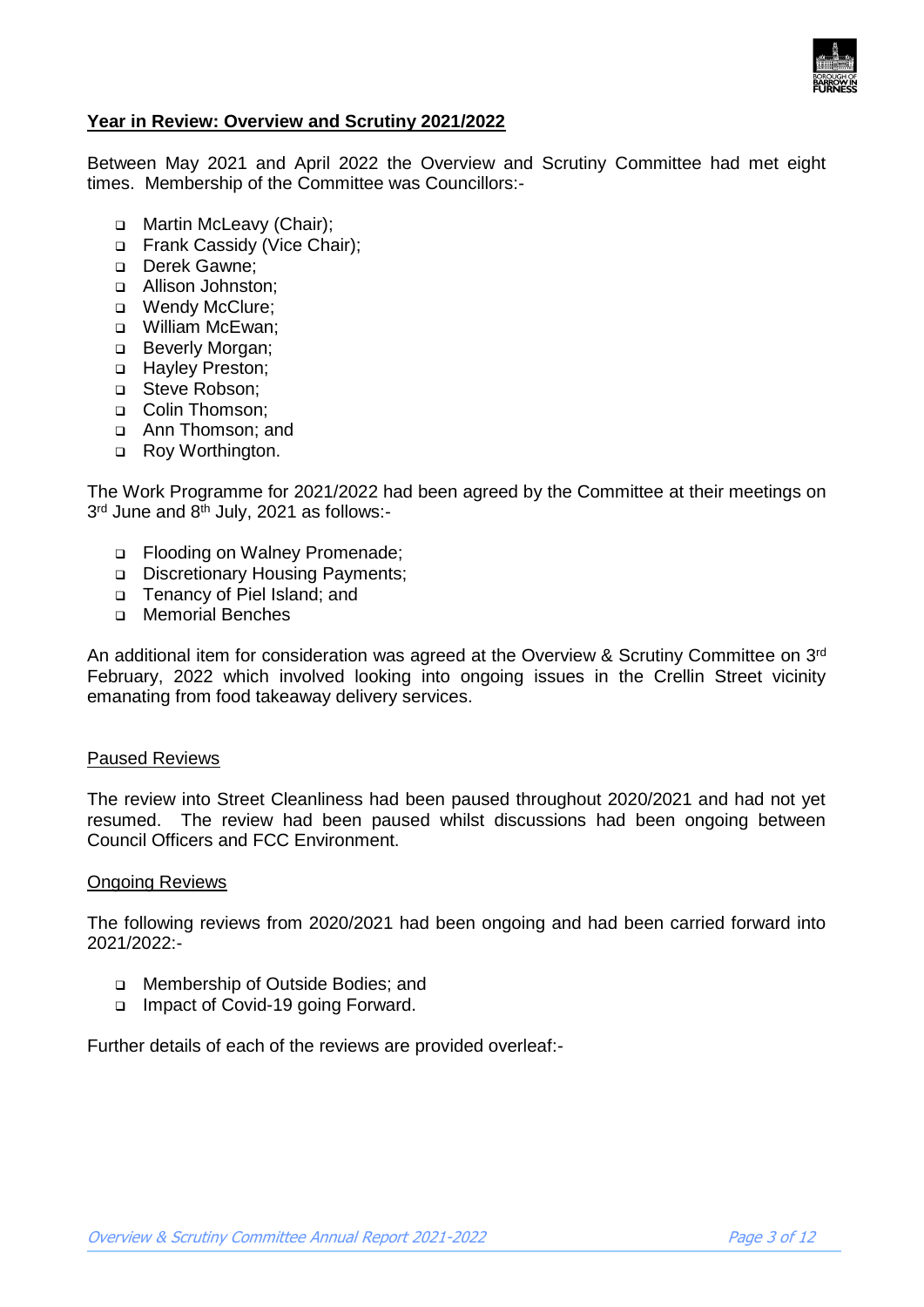

# **Flooding on Walney Promenade**

| <b>Membership of Work Group</b> | Cllrs Cassidy (Lead), Gawne, McEwan and C. Thomson |
|---------------------------------|----------------------------------------------------|
| <b>Key Priority</b>             | Place                                              |
| <b>Review Status</b>            | Paused December 2021                               |

#### **Background**

The Promenade on Walney was intermittently affected by flooding when high Spring tides coincided with severe adverse weather conditions such as heavy rainfall and storm surges. Typically this occurred once or twice per year when the capacity of waste treatment storage arrangements was challenged by the prevailing conditions.

#### Scope of the Review

To liaise with the relevant responsible Authorities to ensure that everything possible was being done to address the flooding issues.

#### Details of the Review

Contact had been made with Cumbria County Council to ascertain whether their Overview and Scrutiny Committee had looked at this matter in the past, as flooding sat with the upper tier Authority. It had since been confirmed that they had not looked into this matter in the recent past.

An Officer from the Council's Public Protection Services represented the Council on the Making Space for Water Group in Cumbria. He had previously supplied some technical information to the Work Group.

Following the request from the Overview and Scrutiny Committee, arrangements had been made for two representatives from United Utilities to address the Committee to discuss this issue. An update had been provided on the plans being made for the sewer network to prevent flooding on Walney Promenade as follows:

It had been noted that a micro tunnel runs from North Scale to Mill Lane which was most likely subject to tidal infiltration as it runs under the channel. In order to conduct investigatory works, with the area being a Site of Specific Scientific Interest (SSSI), permits would be required from Natural England and the Marine Maritime Industry. There was an approximate lead time of 6-9 months for the permits to be obtained.

With narrow windows of opportunity to conduct investigatory works due to tides, it was anticipated that the investigatory works would take approximately one month. A Business Case would then need to be developed with a view to completing the works within a further six months (subject to permits).

Overall, it was anticipated that the works could be completed within a time frame of 12-18 months maximum. The representatives from United Utilities had confirmed that they would be happy to provide regular updates to the Committee as appropriate.

The Committee had welcomed the information and the offer from United Utilities to provide updates to the Committee in the future as the works progressed.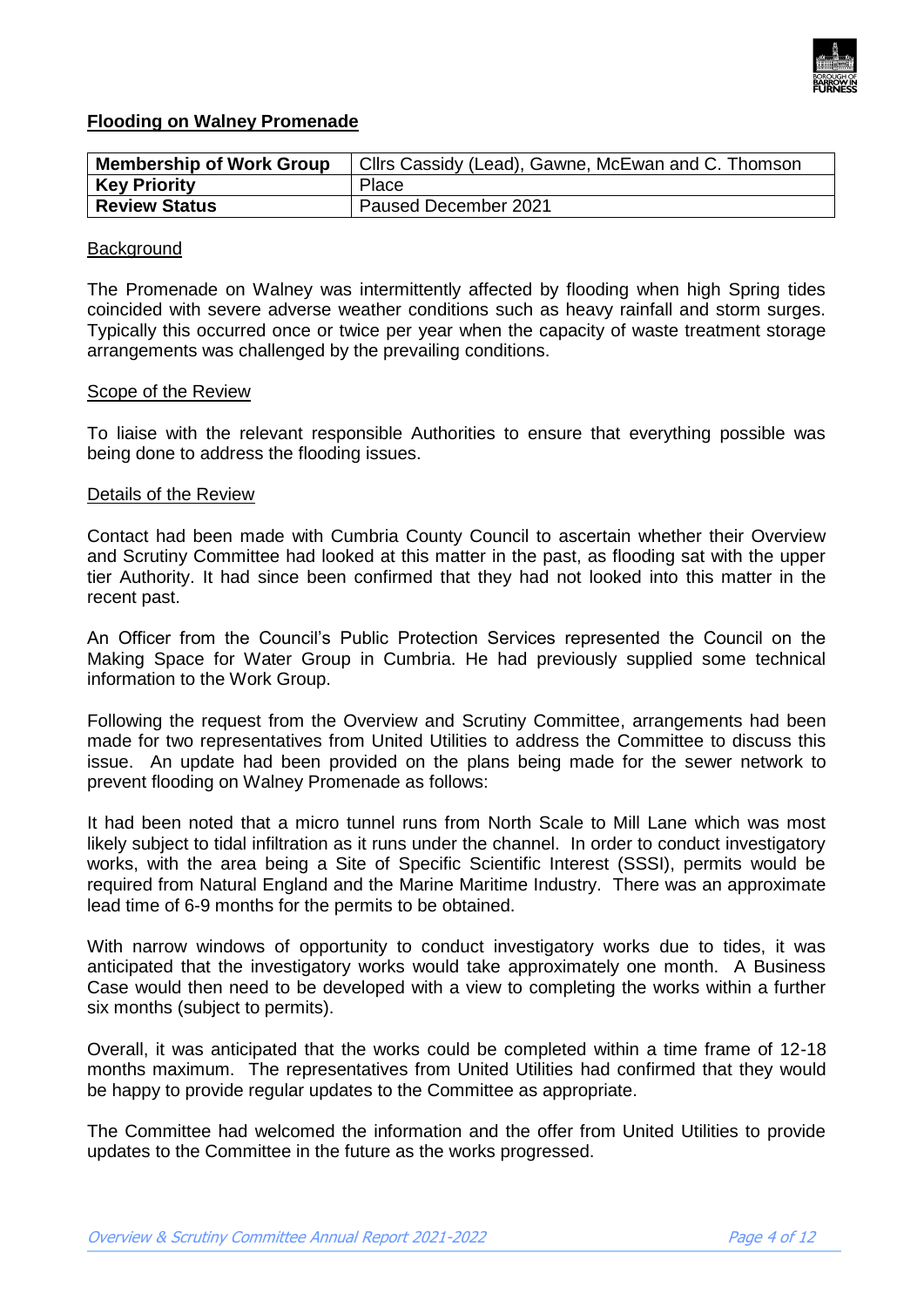

# **Discretionary Housing Payments**

| <b>Membership of Work Group</b> | Cllrs M. A. Thomson (Lead), McEwan and Morgan |  |  |
|---------------------------------|-----------------------------------------------|--|--|
| <b>Key Priority</b>             | People/Prosperity                             |  |  |
| <b>Review Status</b>            | Paused December 2021                          |  |  |

#### Details of the review

The Work Group had met on 9th November with the Revenues and Benefits Service Manager who had provided information to the Group regarding the number of people in receipt of discretionary housing and supported housing payments, as well as the number of claims and the number of claims refused and for what reason. The Work Group were considering a 'Deep Dive' into the support available to vulnerable residents in HMOs and supported housing accommodation, looking at both the needs of the residents as well as the financial aspect to the Council. In November 2021, the work was paused and further discussion is taking place as to the scope of the review.

### **Tenancy of Piel Island**

| <b>Membership of Work Group</b> | Thomson              |  |  |  | Cllrs McClure (Lead), Gawne, McEwan and M. A. |  |  |  |
|---------------------------------|----------------------|--|--|--|-----------------------------------------------|--|--|--|
| <b>Key Priority</b>             | Place/Prosperity     |  |  |  |                                               |  |  |  |
| <b>Review Status</b>            | Concluded March 2022 |  |  |  |                                               |  |  |  |

#### **Background**

Barrow Borough Council are the custodian of Piel Island and until late May 2021, the management of Piel Island, including the running of the Ship Inn, maintaining the toilet block and the Island grounds was undertaken by the holders of a lease from the Council. The Leaseholders had decided before the end of their lease that they wished to terminate the arrangement.

Ensuring that Piel Island could be shown to its best advantage, the Council needed to fully understand its full potential for the future. To enable to the Ship Inn to re-open after a period of closure and early termination of the lease had taken considerable effort from a team of Council Officers who had volunteered to go over to Piel Island and repaint it, organise deep cleaning and deal with a range of other issues. This had been done within a couple of weeks to then enable the Council to show prospective interested partners around the premises.

For the last season and in the light of the impact of Covid, a pilot partnership approach had been put in place with a provider to truly understand what the longer-term management arrangements might look like to make the best of Piel Island for all. The provider was a local company that had experience in running pubs and they subsequently established the Piel Island Pub Company. The arrangement had been that it would be from June to September 2021 and be open book accounting to understand the cost and income from Piel Island.

The Overview and Scrutiny Committee had been looking at the arrangements for the management of Piel Island as part of their Work Programme for the year. The Work Group wished to ensure that any long-term future management arrangements for Piel Island would be considered thoroughly and in an open and transparent manner.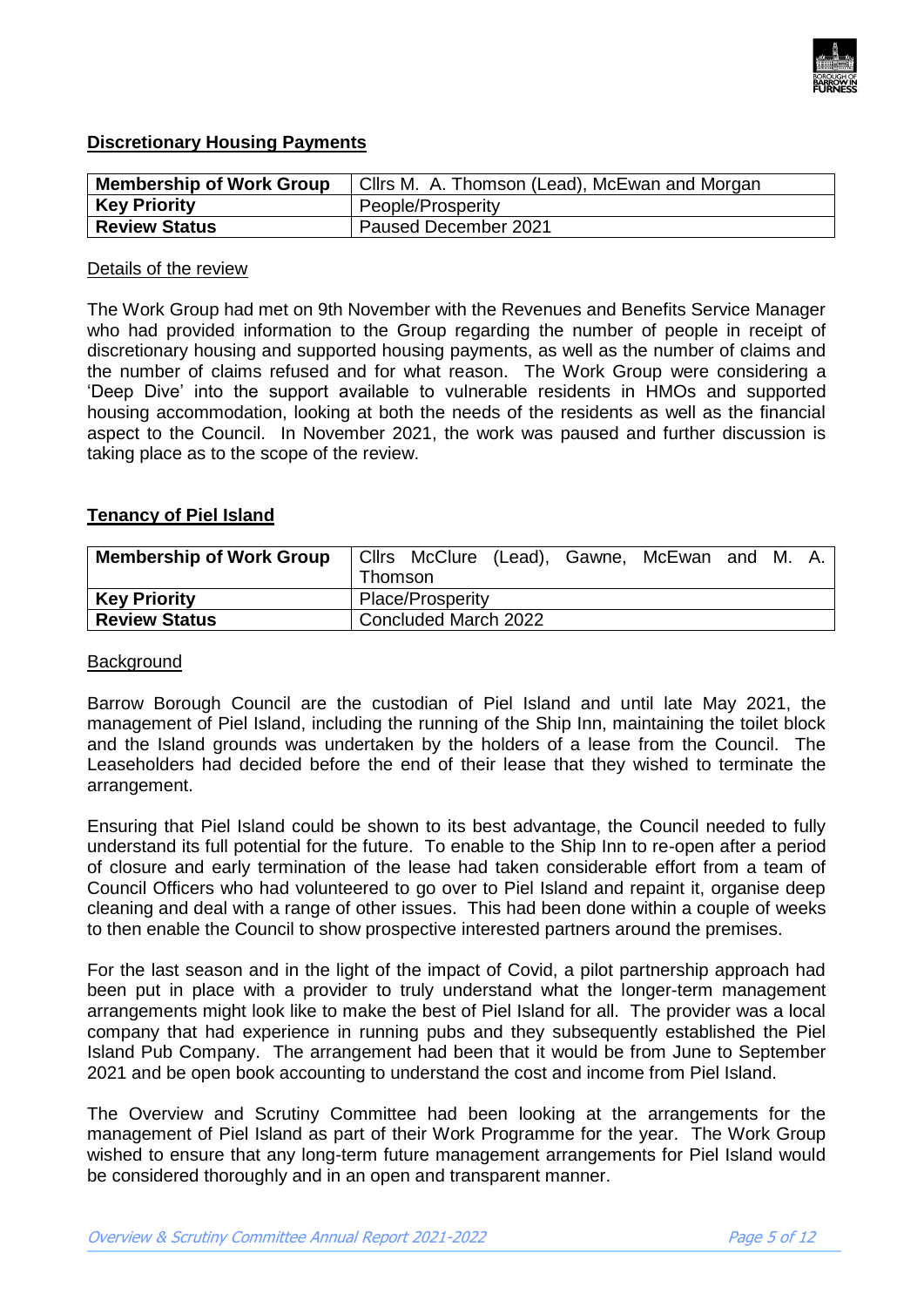

# Scope of the Review

The Work Group wished to ensure that any long-term future management arrangements for Piel Island would be considered thoroughly in an open and transparent manner to ensure that a suitable and experienced operator would be appointed.

# Details of the Review

Members of the Work Group had visited Piel Island and had attended a number of meetings with the Director of People and Place during the review.

The Work Group had concluded the following lessons learnt from the 2021 season:-

- Piel Island was a unique place and any operator needed to appreciate the constraints offered by power, weather, access and its location within an area of Site of Special Scientific Interest;
- Visitors to Piel Island were short stay and wanted a basic meal and drink;
- Camping and paying a small fee for that was popular;
- The relationship with the ferry operator and the management arrangements for Piel Island were really important;
- Alternative access arrangements off the island besides the ferry needed to be in place;
- More outside seating was needed to facilitate visitors;
- The community ownership of Piel Island and its local appeal and natural habitat was really important;
- There were no incidents of anti-social behaviour reported, which was contrary to perception;
- Any operator needed to manage and maintain the Island and its assets to a standard that the Council expects;
- All aspects of the Island except for external urgent repairs to the buildings and jetty maintenance would be the responsibility of the operator;
- Emergency planning for incidents with agencies was an essential part of any future management arrangements;
- There was potential for events and Piel Island is an essential element of any destination marketing. Any operator would need a formal relationship with the Council to enable this;
- Communications about Piel Island and whether buildings are open and food and drink is being served would be the responsibility of the operator; and
- Any operator needed experience in operating a licenced premises and with access to staff, financial sustainability and be prepared to open for a short period of the year whilst retaining responsibility for the premises and the Island all year round.

At the meeting of the Overview and Scrutiny Committee on 16<sup>th</sup> December, 2021 a detailed report had been presented from the Director of People and Place regarding the future management arrangements of Piel Island. The Committee considered the report and agreed a number of recommendations to the Executive Committee as follows:-

 Agree to the proposed management arrangements as set out in the report and delegate authority to the Director of People and Place, in consultation with the Chair of Executive Committee, to undertake the procurement process and award the new contract;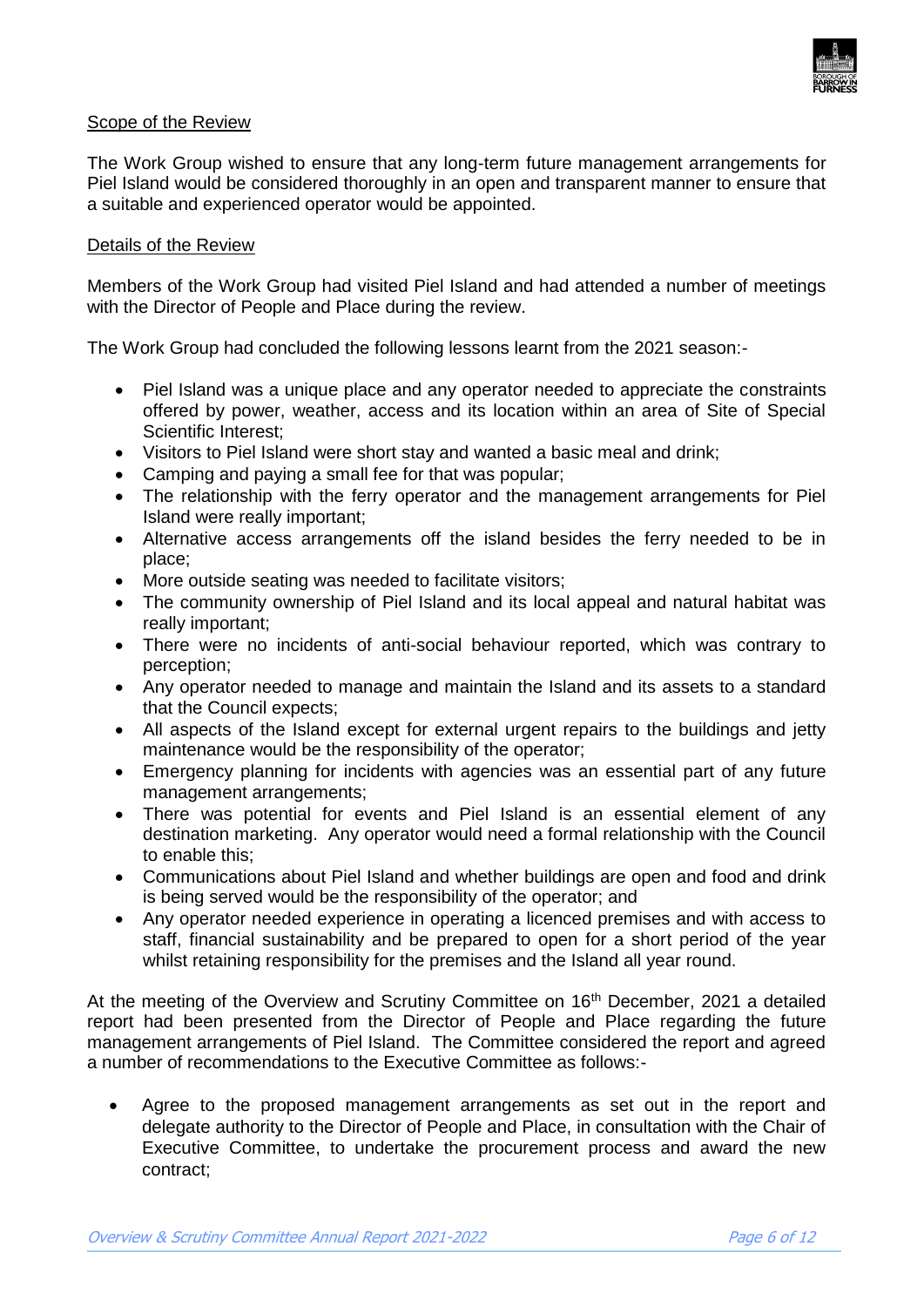

- Note their appreciation for the work that officers put into getting the Ship Inn ready to be re-opened this season at very short notice;
- Note the lessons learnt from the partnership approach and thank the Piel Island Pub Company for their contribution; and
- Note that the Overview and Scrutiny Committee Piel Island Working Group will continue to receive progress updates.

The Committee had welcomed the plan for the future management arrangements of Piel Island but the Work Group needed to understand what had happened in the past, in terms of the selection process for the temporary operator for the 2021 season. A number of questions in that regard had been raised at the meeting which had been taken forward to a meeting of the Work Group in January 2022.

# **Conclusions**

Following further discussions with the Director of People and Place at the Work Group meeting in January 2022, the Work Group had concluded that they were satisfied that due process had been followed to set up the partnership arrangements for the 2021 season and that the Officers involved had done a fantastic job in the short space of time and other challenges faced, including Covid, to get the Island and the Pub up and running for the start of the season and to make Piel Island and its facilities available as often as possible for visitors during the 2021 season.

In respect of the long-term future management arrangements for Piel Island, it had been noted as per the recommendations to the Executive Committee, that an open and transparent procurement process had been undertaken to award the new contract and the Work Group had welcomed the opportunity for them to oversee the Scoring Panel for the Tender submissions.

The Work Group has made the following recommendations to the Executive Committee in order to conclude the review:-

- Clear, concise and agreed requirements to be set for the tenant who is selected;
- A targeted media campaign to be established to find the most suitably qualified tenant;
- Members of the Piel Island Scrutiny Work Group to be given the opportunity to oversee the scoring process;
- Visibility to Members of profit/loss e.g. performance management information on a regular basis (3 times annually);
- All Members to be kept fully updated on activities, performance and issues etc encountered by the Council and the Tenant at least twice annually or more frequently as necessary;
- Consideration be given to a Piel Island Member Group.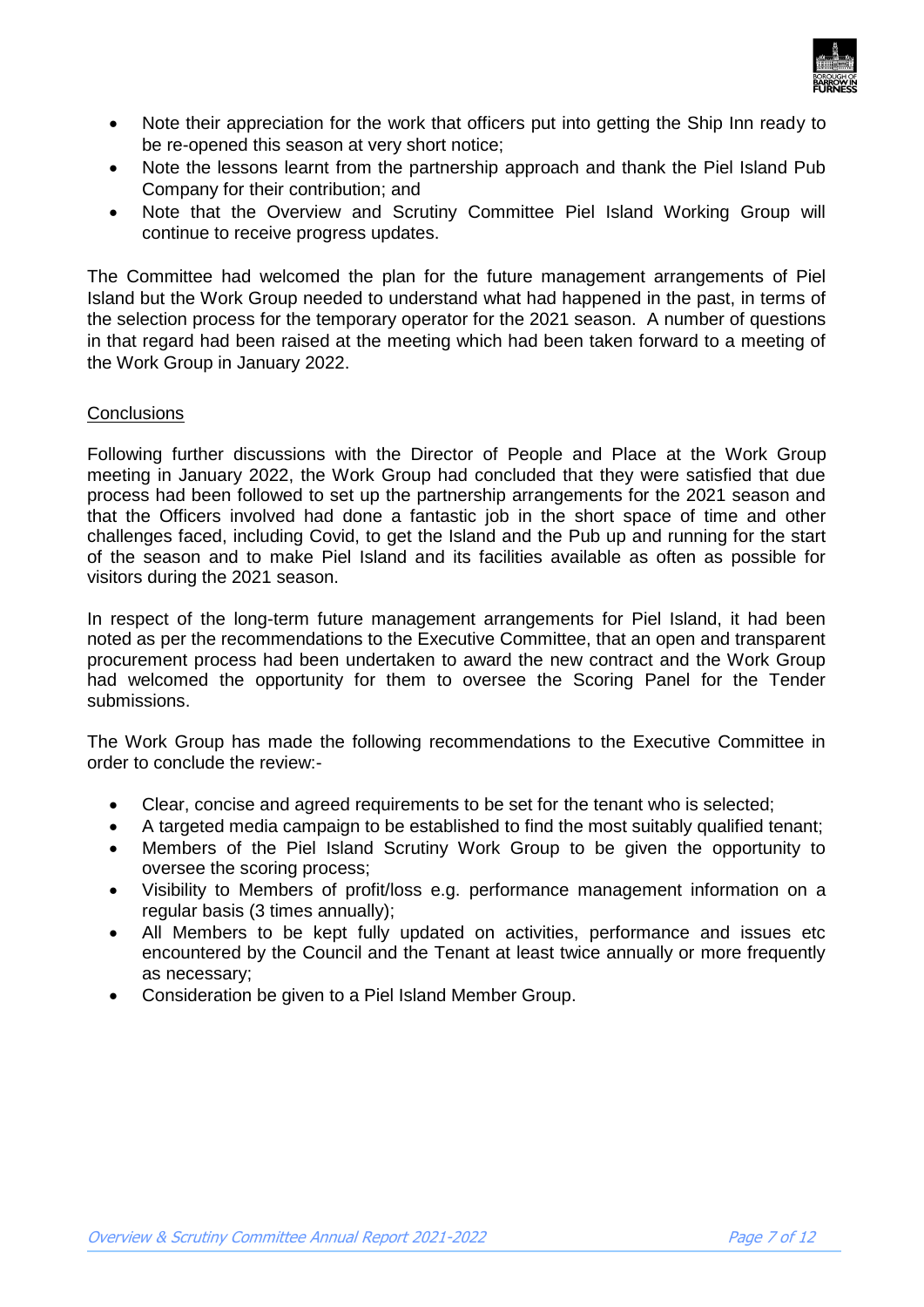

# **Memorial Benches**

| <b>Membership of Work Group</b> | Cllrs Cassidy (Lead), McEwan and McClure. |  |  |
|---------------------------------|-------------------------------------------|--|--|
| <b>Key Priority</b>             | Place                                     |  |  |
| <b>Review Status</b>            | Concluded October 2021                    |  |  |

### **Background**

The style and number of memorial benches appearing around the Borough had been raised as a concern.

### Scope of the Review

The aim of the review was to ensure that some consistency could be applied to the siting and style of memorial benches throughout the Borough.

#### Details of the review

Following discussions with the Director of People and Place, the Work Group established that a set of guidelines for the installation of memorial benches within the Council Cemeteries existed but there was no equivalent set of guidelines for the installation of memorial benches on Barrow Borough Council owned land outside of Council Cemeteries. This had resulted in an ad hoc approach to the siting of benches and no clear position on quality of installation and maintenance.

A draft policy for Memorial Benches encompassing the siting on Barrow Borough Council owned land as well as Cemeteries had been reviewed by the Overview and Scrutiny Committee at their meeting on 28<sup>th</sup> October, 2021.

#### **Conclusions**

The Committee had been satisfied with the Policy and had recommended that Executive Committee approve the policy which was approved on 10<sup>th</sup> November, 2021.

# **Crellin Street**

| <b>Membership of Work Group</b> | Cllrs McEwan (Lead), Cassidy, Gawne, McClure and M.A. |
|---------------------------------|-------------------------------------------------------|
|                                 | <b>Thomson</b>                                        |
| <b>Key Priority</b>             | People/Place                                          |
| <b>Review Status</b>            | Ongoing                                               |

#### **Background**

The Covid-19 Pandemic had seen a marked increase in the takeaway food delivery business. The Scrutiny Committee had been made aware of ongoing issues in the Crellin Street vicinity emanating from food takeaway delivery services including parking on double yellow lines, obstructing delivery wagons and other road users, as well as reports of residents feeling intimidated walking past crowds of Uber Eats Drivers.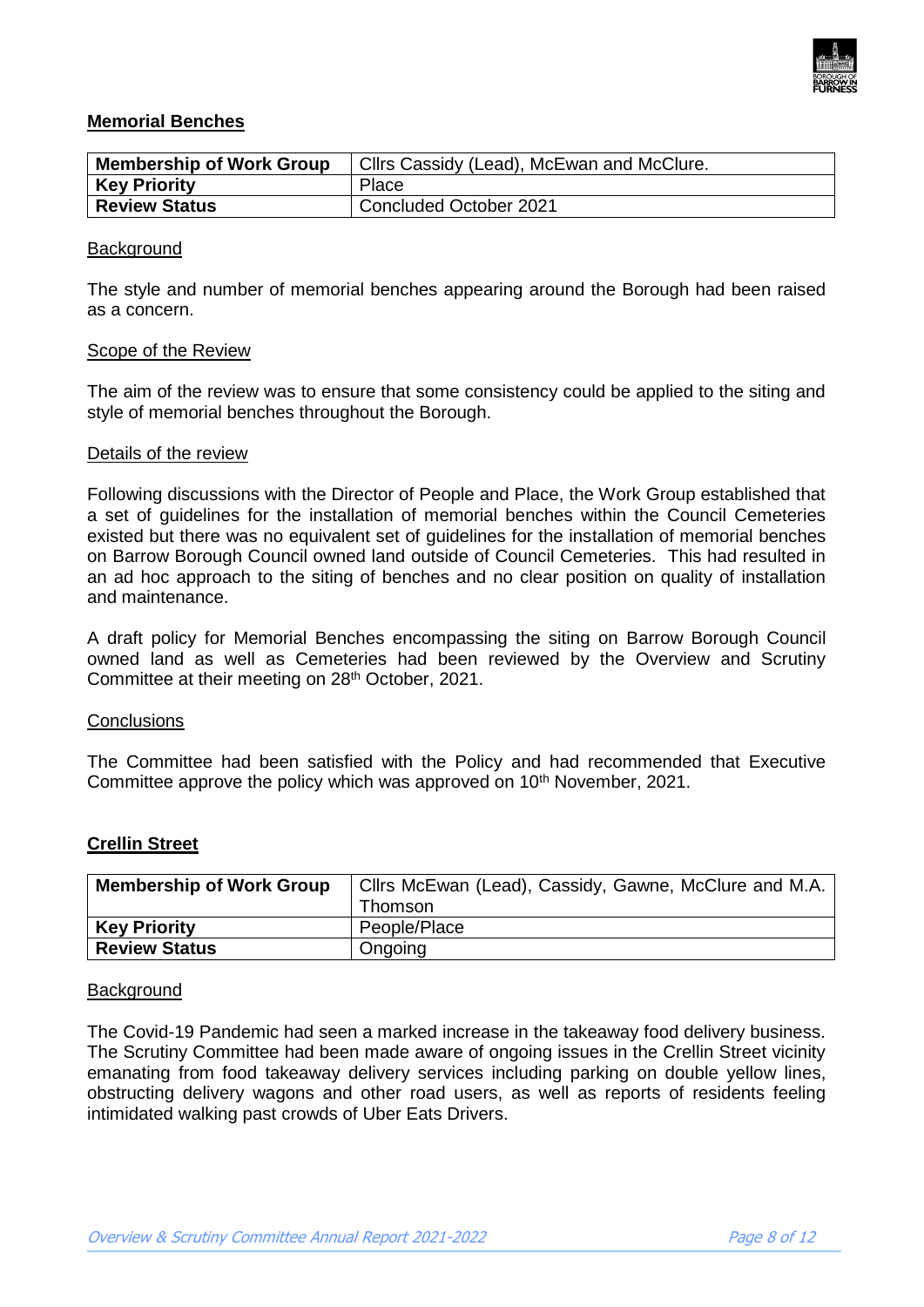

# Scope of the Review

Following the initial meeting of the Work Group, Members of the Work Group had requested for additional representatives to be invited to meet with them including Graham Barker (Head of Public Protection, Barrow Borough Council), as well as a representative from the Police and Cumbria County Council.

### **Membership of Outside Bodies**

| <b>Membership of Work Group</b> | N/A                |  |
|---------------------------------|--------------------|--|
| <b>Key Priority</b>             | People             |  |
| <b>Review Status</b>            | Concluded May 2021 |  |

#### Details of the review

The Council allocated resource to offering representation on a significant number of outside bodies. Members had stated that there could be a better understanding of the benefits of the Council being represented on some of these bodies. Members had wanted to rationalise the list so that Member representation was meaningful and agreed that a Scrutiny Work Group should review this.

A Work Group was never established, however a review of Council representation on outside bodies had been undertaken by the Corporate Support Manager and the list of Outside Bodies had been reduced, removing those which had not been active within the last two years.

At full Council in September 2020 it had been agreed that Members on Outside Bodies should be requested to provide an annual report to Council on the work of the body and its contribution to the Borough and the wider area.

The annual reporting process for Lead Members and Members on Outside Bodies is now captured by Democratic Services and reported to the Annual Council meeting.

#### **Impact of Covid-19 going Forward**

| <b>Membership of Work Group</b> | Cllrs McEwan (Lead), Cassidy, McClure and McLeavy |
|---------------------------------|---------------------------------------------------|
| <b>Key Priority</b>             | People/Place/Prosperity                           |
| <b>Review Status</b>            | Ongoing                                           |

#### **Background**

The Scrutiny Committee had agreed that Covid-19 had been an unprecedented challenge to the Council and other organisations. It was clear that going forward, the Council would be delivering a lot of its services in different ways. The Committee had agreed that a Work Group should be established to review the way these changes were managed to ensure the impact on local people was considered and the changes were implemented and communicated in the best way possible.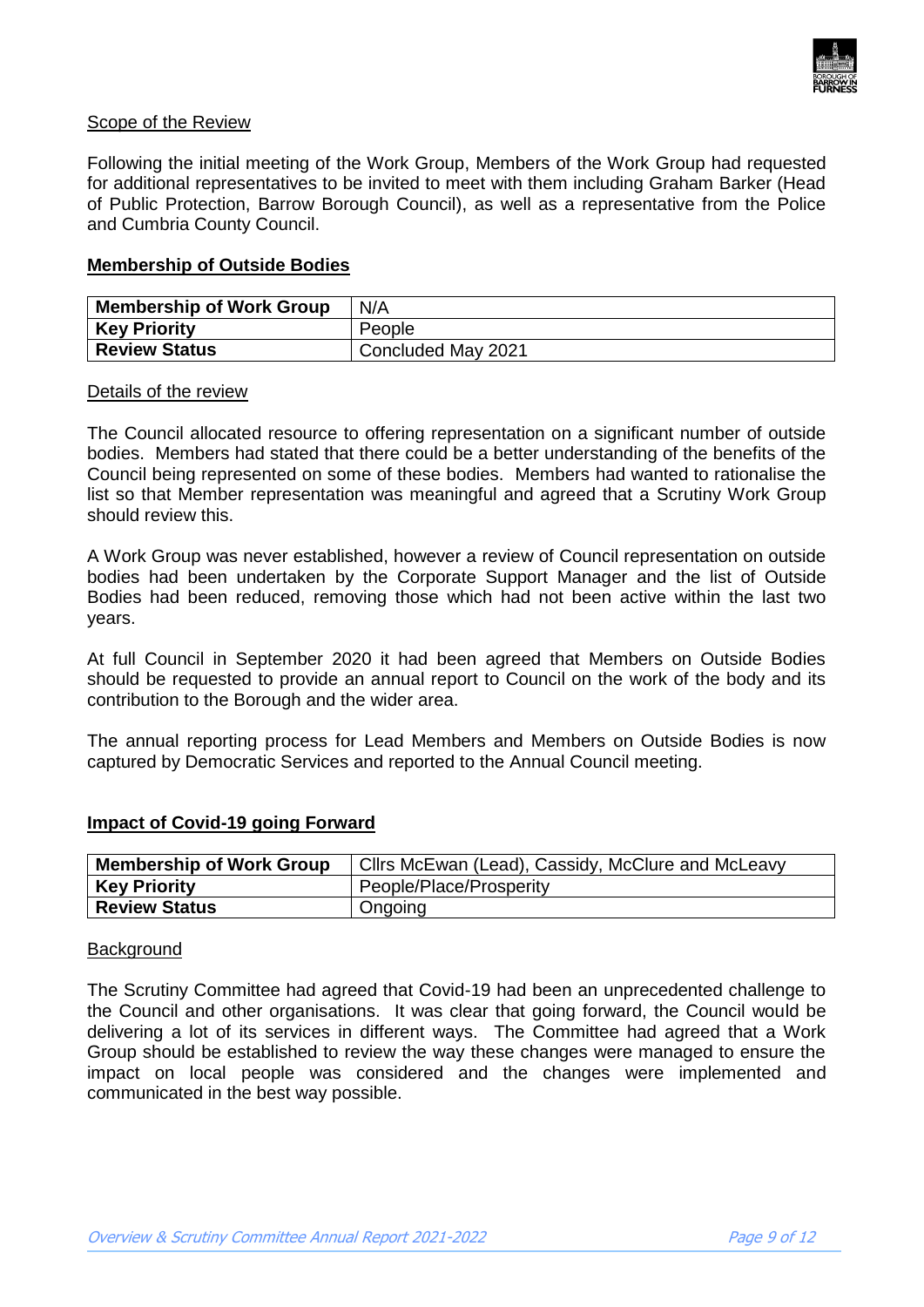

# Scope of the Review

It was agreed that the review should include:-

- Understanding the Council's response and what had been learnt and applying that going forward. Sharing best practice across the Borough was essential to ensure maximised benefit of initiatives;
- Ensuring that Officers and Members were equipped to operate on-site and off-site and that equipment could be upgraded remotely with a minimum amount of disruption;
- Ensuring that the Council was clear about its role and that it was transparent to other organisations and to residents; and
- The impact that different ways of working by industry, retail and hospitality may have on the economic future of the Borough.

### Details of the Review

In respect of the processing of grants during lockdown, the Work Group had met with the Director of Resources to obtain an overview of the process and to look at individual examples to ensure the process was being applied correctly.

In respect of IT equipment, the Executive Committee had approved an IT project which would improve security and reliability of their systems and provide improved communications for Officers and Members. The project was ongoing and would include the issue of new IT equipment for Members.

| <b>Issue of Focus</b>                     | <b>Comments/Progress</b>               |
|-------------------------------------------|----------------------------------------|
| The latest business Grants process        | The Work Group had an overview of the  |
| following the National Lockdown.          | process and had looked at individual   |
|                                           | examples to ensure the process was     |
|                                           | being applied.                         |
| Availability of Covid-19 testing in the   | The Work Group had been satisfied that |
| Borough.                                  | there was sufficient provision.        |
| Support provided by the Council for       | Information had been gathered from     |
| premises in the area to prepare them      | <b>Public Protection.</b>              |
| for re-opening.                           |                                        |
| Monitoring the provision of and the       | Information had been gathered from     |
| activities of the Covid Marshalls.        | <b>Public Protection.</b>              |
| Monitoring published Covid-19 related     | The Work Group had received regular    |
| clinical data including:- case numbers,   | updates from Graham Barker, Head of    |
| hospital admissions and fatalities in the | Public Protection and Colin<br>Cox.    |
| area.                                     | Director of Public Health for Cumbria  |
|                                           | County Council.                        |

The work group monitoring the impact of Covid-19 had focussed on the following: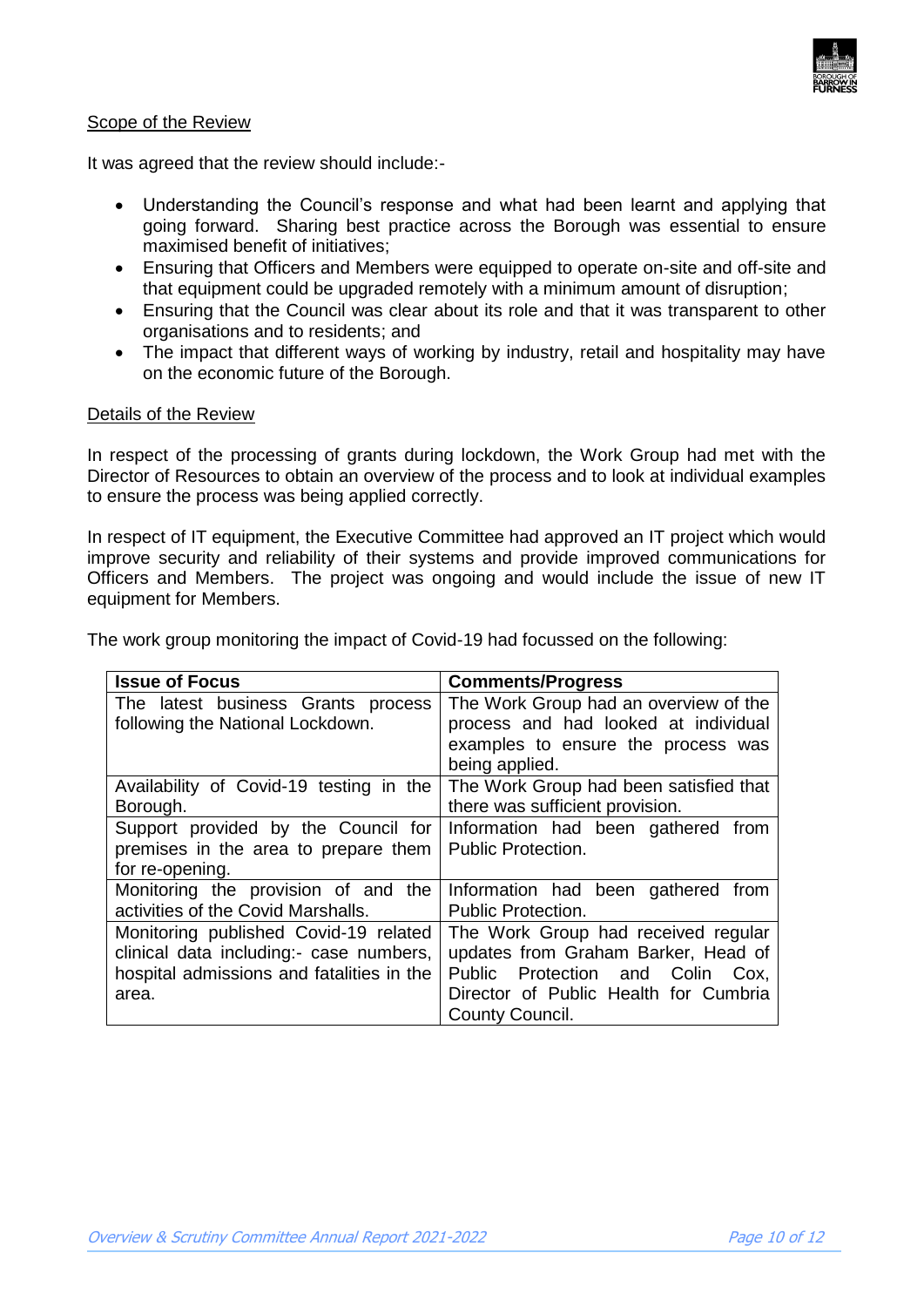

# **Looking Ahead to 2022/2023**

The Overview and Scrutiny Committee are responsible for setting their own Work Programme. They are expected to review at least one major policy issue during the municipal year and must give serious consideration to the number of issues to be reviewed during the year, to ensure that they are able to allocate resources sufficient to facilitate a thorough review of the issues selected.

An efficient and effective Overview and Scrutiny Work Planning process ensures that maximum value can be made of the Council's resources and that the outcome of the work will be closely linked to the Council Plan priorities. To that end the Overview and Scrutiny Committee have the following procedure for work programming:-

- Annual public consultation exercise to bring forward potential items for consideration;
- Preliminary prioritisation of submissions conducted by the Chair and Vice Chair and the Council's Senior Management Team using the agreed Work Planning Aid (see page 12);
- A Work Planning Workshop involving the Committee members to allow discussion of the topics in an informal setting; and
- The proposed Work Programme to be agreed by the Committee.

At its meeting on 24<sup>th</sup> March 2022, Members of the Overview and Scrutiny Committee identified the following items for the Work Programme for 2022/2023:-

 $\Box$  X o Y  $n \nabla$ 

It is important that all of the reviews are concluded during the municipal year as under the proposals for Local Government Reorganisation, Barrow Borough Council will be abolished come 31st March, 2023.

The Committee may have the capacity to undertake additional reviews throughout the year should the need arise. Any additional items for consideration will be considered in conjunction with the Work Planning Aid (see page 12) agreed by the Committee at their meeting on 16<sup>th</sup> December, 2021.

#### **Scrutiny Contact Details**

**Paula Westwood** Scrutiny and Democratic Services Team Leader **[Tel:-](tel:-)** 01229 876322 **E-mail:-** [pwestwood@barrowbc.gov.uk](mailto:pwestwood@barrowbc.gov.uk) 

Further information on the Scrutiny function including agendas, minutes and Councillor details can be found on the Council's website:- [www.barrowbc.gov.uk](http://www.barrowbc.gov.uk/)